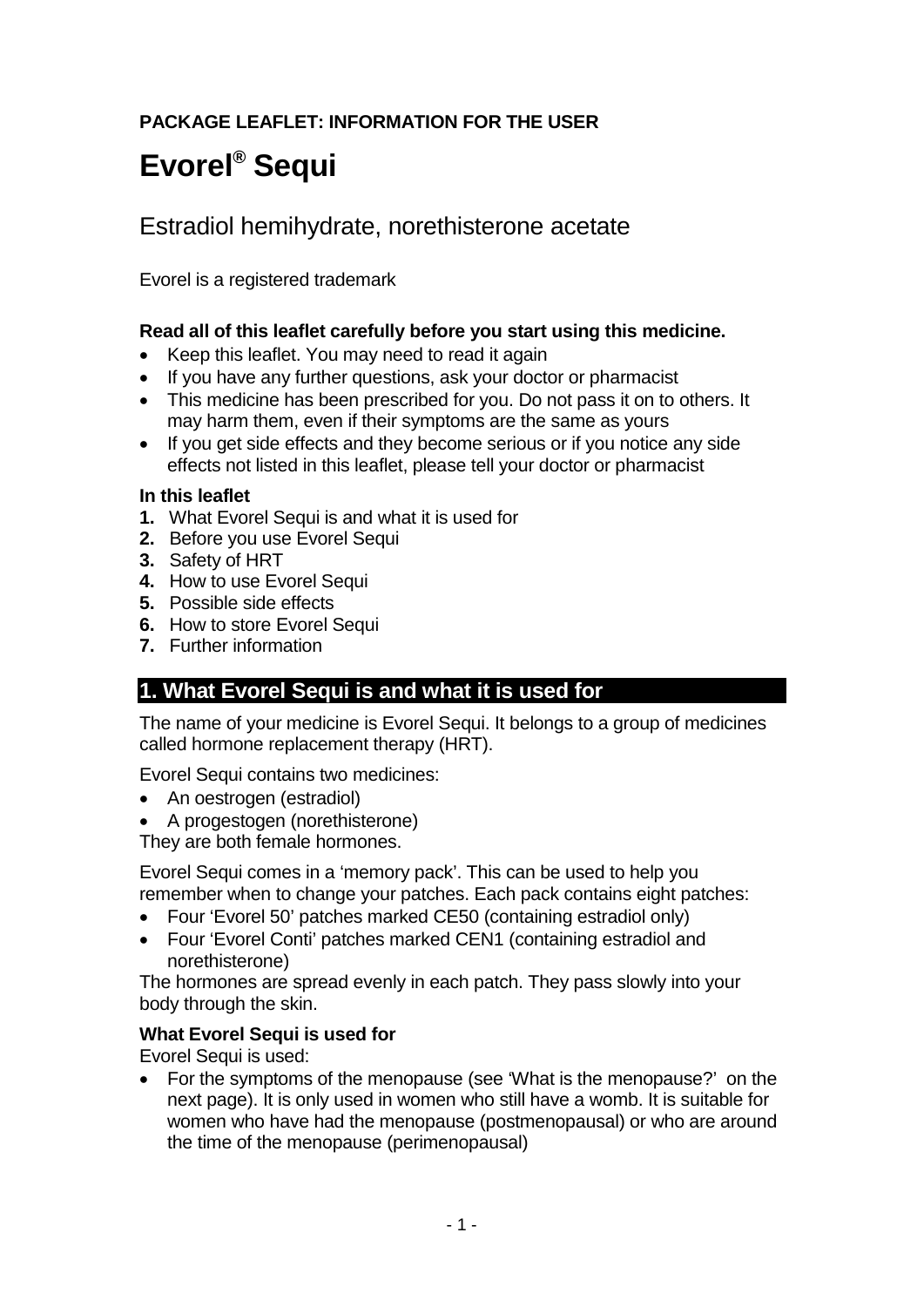• To prevent osteoporosis (fragile bones) in women who have had the menopause and are most likely to have bone problems. Evorel Sequi is only used if other medicines for osteoporosis have been tried first and they have not worked

### **What is the menopause?**

Women produce oestrogen hormones from their ovaries throughout their adult life. These hormones are important in sexual development and control of the menstrual cycle.

The menopause happens when the level of hormones produced by the ovaries goes down. This is a gradual process. During this time, the levels of oestrogen can go up and down. This can cause:

- Hot flushes, night sweats or mood swings
- Vaginal problems such as dryness or itching
- Uncomfortable or painful sexual intercourse

You may get the same symptoms if you have had your ovaries taken out in an operation.

### **How Evorel Sequi works**

Evorel Sequi is known as 'continuous sequential' HRT. This is because two hormones are used one after another:

- Estradiol is used by itself for two weeks
- Then estradiol and norethisterone are used together for the next two weeks

Evorel Sequi patches replace the oestrogen that is normally released by the ovaries. However, taking an oestrogen hormone regularly may cause the lining of your womb to build up and get thicker.

- This means it is necessary to add a progestogen hormone to the oestrogen
- This helps shed the lining of the womb and stop any problems happening. Evorel Conti patches used during weeks 3 and 4 contain this progestogen

The shedding of the lining of the womb will probably give a 'withdrawal bleed'. This will be like having a period each month. The withdrawal bleed will start during week 4, before you finish an Evorel Sequi pack.

Evorel Sequi is not a contraceptive.

# **2. Before you use Evorel Sequi**

### **Do not use Evorel Sequi if:**

- You are allergic to anything in the patches (listed in section 7 below)
- You have (or have ever had) or think you may have breast cancer
- You have (or are suspected of having) or ever had a cancer that is made worse by oestrogens (such as endometrial cancer)
- You have a thickening of the lining of the womb which has not been treated
- You have vaginal bleeding you cannot explain
- You have ever had blood clots in a vein (thrombosis) or a blood clot that has travelled to your lung (pulmonary embolism)
- You have problems with your blood which increases the likelihood of developing a blood clot (thrombosis) (such as protein C, protein S or antithrombin deficiency)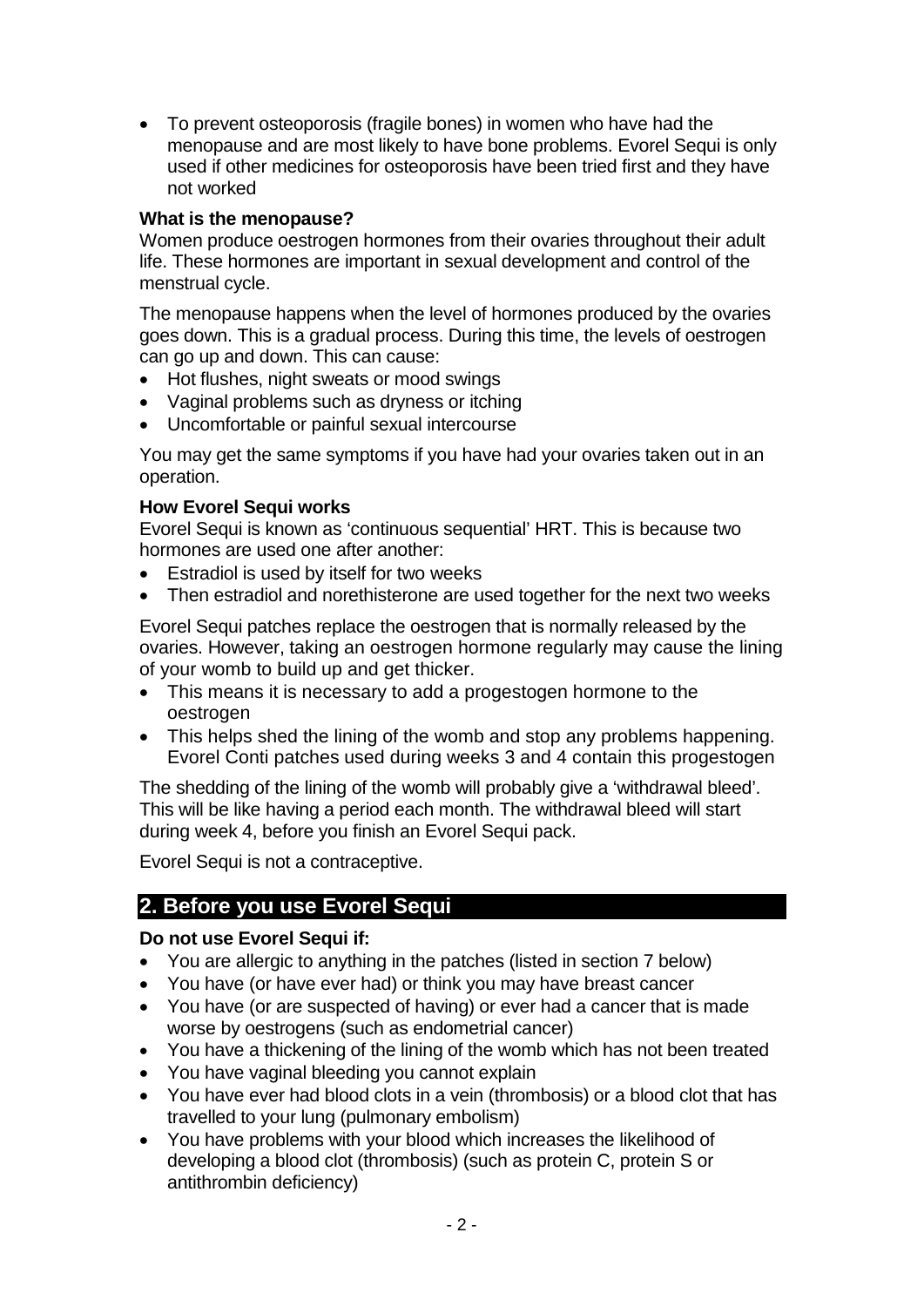- You have ever had blocked arteries (arterial thrombo-embolic disease) that gave you angina or a heart attack or a stroke
- You have ( or have ever had) a liver disease and your liver function tests have not returned to normal
- You have a blood problem called "porphyria"

Do not use this medicine if any of the above applies to you. If you are not sure, talk to your doctor or pharmacist before using Evorel Sequi. Stop using Evorel Sequi at once if any of the above appears for the first time and talk to your doctor immediately.

Evorel Sequi should not be used by children.

### **Medical check-ups**

Before taking HRT, your doctor should ask about you and your family's medical history. Your doctor may decide to examine your breasts or your tummy and may do an internal examination. They will only do this if it is necessary for you or if you have any special concerns.

Once you have started on HRT, see your doctor for regular check-ups (at least once a year). At these check-ups, your doctor may discuss the benefits and risks of continuing to take HRT.

#### **Make sure that you:**

- Go for regular breast screening and cervical smear tests
- Regularly check your breasts for any changes such as dimpling of the skin, changes in the nipple or any lumps you can see or feel

### **Take special care with Evorel Sequi**

Tell your doctor if you have **ever had** any of the following. You may need to have checks more often.

- Vaginal bleeding which you could not explain
- A problem caused by growth of the womb lining:
	- Inside the womb (fibroids)
	- Outside the womb (endometriosis)
	- Thickening of the lining of the womb (endometrial hyperplasia)
- Increased risk of blood clots (see 'Blood clots' in section 3 below)
- A family history of increased risk of cancers related to oestrogens (see 'Breast cancer' in section 3 below)
- High blood pressure (hypertension). Your doctor may tell you to stop using Evorel Sequi if your blood pressure goes up
- Diabetes
- Gallstones
- Migraine or severe headaches
- Systemic lupus erythematosus (SLE). This is an allergic condition that causes joint pain, skin rashes and fever
- Epilepsy
- Asthma
- A disease affecting the eardrum and hearing (otosclerosis)
- Liver, heart or kidney problems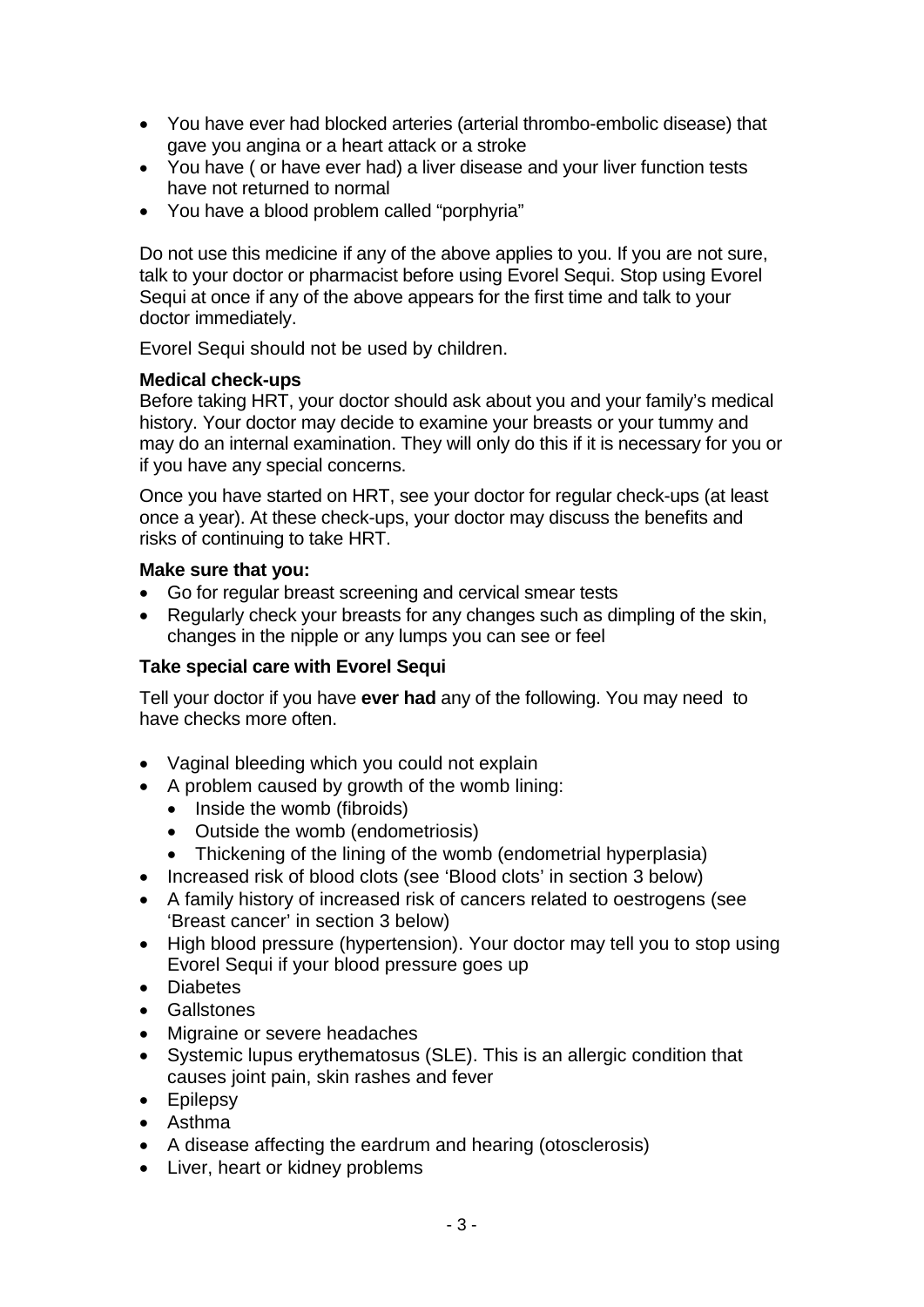- High levels of triglycerides (a type of fat) in your blood as you may have a higher risk of pancreatitis (inflammation of the pancreas, which causes severe pain in the abdomen and back)
- Any breast problems
- History of sudden swelling of the face or throat, which may cause difficulty in swallowing or breathing, rapid swelling of the hands and feet and stomach cramps

You may still be able to use Evorel Sequi, but you should discuss this with your doctor first. Also tell your doctor if these illnesses return or get worse while you are using Evorel Sequi.

If you have had a premature menopause the risk of using HRT may be different. Talk to your doctor about the risks.

### **Other conditions**:

If you have brown patches on your face or body (chloasma) or have a history of them, you may need to keep out of the sun or away from sunbeds (these patches may not completely disappear again)

### **Taking other medicines**

Please tell your doctor or pharmacist if you are taking or have recently taken any other medicines. This includes medicines that you buy without a prescription or herbal medicines.

### **In particular, tell your doctor or pharmacist if you are taking any of the following:**

- Medicines for epilepsy such as phenobarbital, phenytoin or carbamazepine
- Certain medicines for infections such as rifampicin, rifabutin, nevirapine, efavirenz, ritonavir or nelfinavir
- Bosentan for high blood pressure in the blood vessels of the lungs
- St. John's Wort for depression

Taking these medicines with Evorel Sequi can stop it from working as well. Because of this you may get some bleeding like a period, when you are not expecting it.

• A medicine for epilepsy called lamotrigine. Using Evorel Sequi with lamotrigine could affect control of your epilepsy

# **Operations or tests**

Tell your doctor if you are going to have surgery. You may need to stop taking HRT about 4 to 6 weeks before the operation to reduce the risk of a blood clot. Your doctor will tell you when you can start taking HRT again.

If you visit a hospital or your family doctor for a blood or urine test, tell them that you are taking Evorel Sequi. This is because this medicine may affect the results of the tests.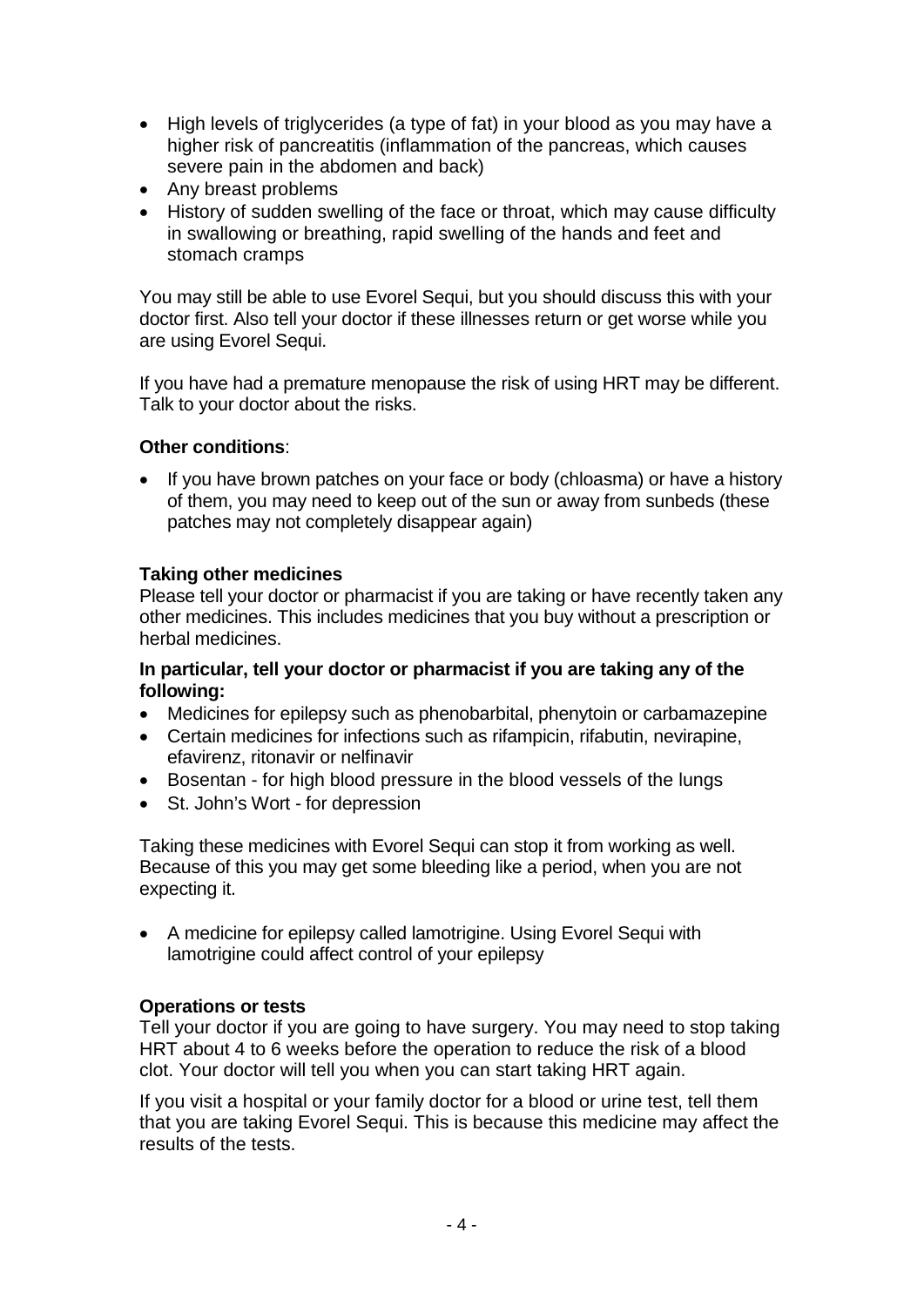# **Pregnancy and breast-feeding**

Do not use this medicine if you are pregnant, think you may be pregnant or might become pregnant. This is because it may affect the baby. If you become pregnant, contact your doctor straight away and remove the patch.

Do not use this medicine if you are breast-feeding.

Ask your doctor or pharmacist for advice before taking any medicine if you are pregnant or breast-feeding.

### **Driving or using machines**

There is no information about whether Evorel Sequi affects your ability to drive or use machines. See how this medicine affects you before you drive or use any tools or machines.

# **3. Safety of HRT**

As well as benefits, HRT has some risks. Consider the following when deciding to take or continue HRT.

# **Heart disease**

HRT is **not recommended** for women who have had heart disease recently. If you have ever had heart disease, talk to your doctor to see if you should be taking HRT.

### **HRT will not help to prevent heart disease.**

Studies of HRT (containing oestrogen and progestogen) have shown that women may be slightly more likely to get heart disease.

If you get a **pain in your chest** that spreads to your arm and neck:

- **See a doctor as soon as possible**
- **Do not use any more HRT** until your doctor says you can This pain may be a sign of heart disease.

# **Stroke**

Research suggests that HRT slightly increases the risk of having a stroke. Other things that can increase the risk of stroke include:

- Getting older
- High blood pressure
- Smoking
- Drinking too much alcohol
- An irregular heartbeat

If you are worried about any of these things or if you have had a stroke in the past, talk to your doctor to see if you should take HRT.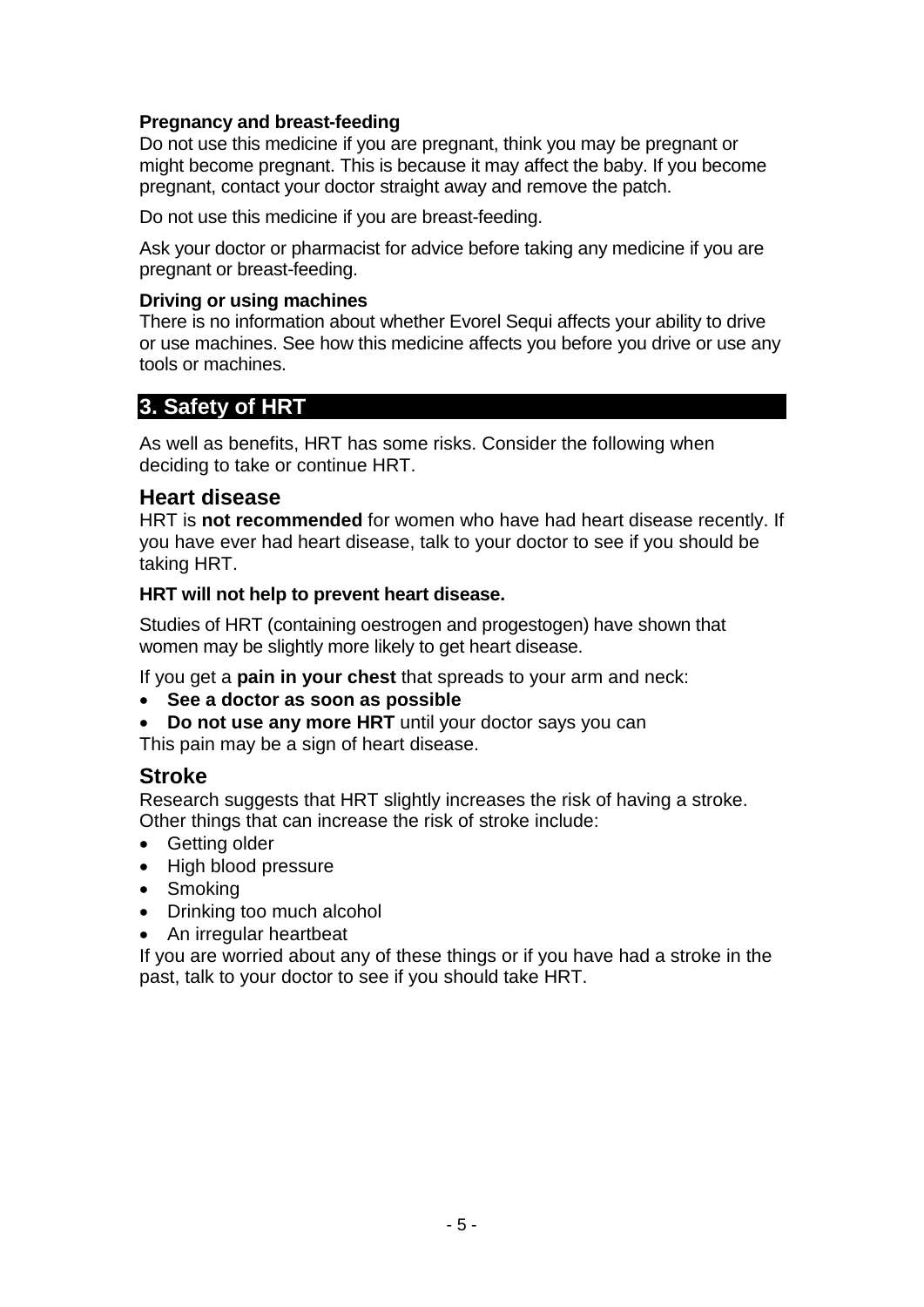# **How likely is a stroke?**

Looking at women in their **50s,** on average, over 5 years:

- In women **not taking HRT - 3 in 1000** would be expected to have a stroke
- In women **taking HRT - 4 in 1000** would be expected to have a stroke

Looking at women in their **60s,** on average, over 5 years:

- In women **not taking HRT - 11 in 1000** would be expected to have a stroke
- In women **taking HRT - 15 in 1000** would be expected to have a stroke

If you get **migraine-type headaches** which you cannot explain:

- **See a doctor as soon as possible**
- **Do not use any more HRT** until your doctor says you can

These headaches may be an early warning sign of a stroke.

# **Blood clots**

HRT is **not recommended** for women who have ever had a blood clot. HRT may increase the risk of blood clots in the veins (also called deep vein thrombosis or DVT), especially during the first year of taking it.

These blood clots are not always serious. However, if a clot travels to the lungs, it can cause chest pain, breathlessness, collapse or even death. This is called pulmonary embolism or PE.

You are more likely to get a blood clot if:

- You are very overweight (BMI > 30 kg/m<sup>2</sup>)
- You have had a blood clot before
- Any of your close family have had blood clots
- You have had one or more miscarriages
- You have any blood clotting problem that needs treatment with a medicine such as warfarin
- You are off your feet for a long time because of major surgery, injury or illness
- You are going on a long journey and will not be moving about for some time
- You have a rare illness called SLE (Systemic Lupus Erythematosus)
- You have cancer

If any of these things apply to you, talk to your doctor to see if you should take HRT.

# **How likely is a blood clot?**

Looking at women in their **50s,** on average, over 5 years:

- In women **not taking HRT - 3 in 1000** would be expected to get a blood clot
- In women **taking HRT - 7 in 1000** would be expected to get a blood clot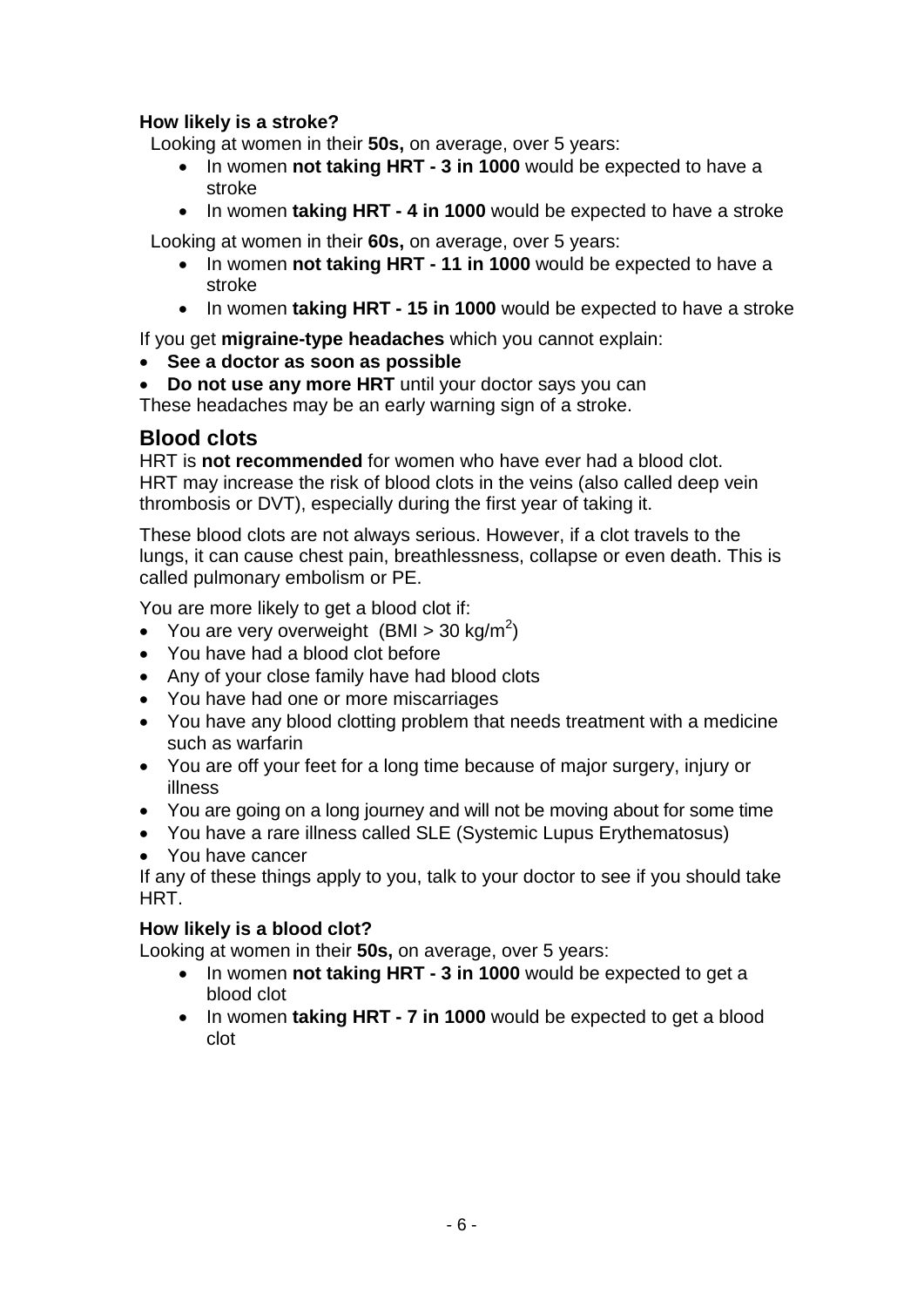Looking at women in their **60s,** on average, over 5 years:

- In women **not taking HRT - 8 in 1000** would be expected to get a blood clot
- In women **taking HRT - 17 in 1000** would be expected to get a blood clot

If you get painful swelling in your leg, sudden chest pain or have difficulty breathing:

• **See a doctor as soon as possible**

• **Do not use any more HRT** until your doctor says you can These may be signs of a blood clot.

### **Breast cancer**

### **Women who have breast cancer or have had breast cancer in the past should not take HRT.**

Taking HRT slightly increases the risk of breast cancer. The risk is also slightly increased if you have a later menopause.

- Postmenopausal women taking oestrogen-only HRT for 5 years the risk is about the same as for a woman of the same age who is still having periods over that time and not taking HRT
- Women taking oestrogen plus progestogen HRT the risk is higher than for oestrogen-only HRT. However, oestrogen plus progestogen HRT is beneficial for the endometrium (see 'Endometrial cancer')

For all kinds of HRT, the extra risk of breast cancer goes up the longer you take it. However, it returns to normal within about 5 years after stopping HRT.

Your risk of breast cancer is also higher if:

- You have a close relative (mother, sister or grandmother) who has had breast cancer
- You are very overweight

# **How likely is breast cancer?**

Looking at women aged 50, on average, over the next 15 years:

- In women **not taking HRT - 32 in 1000** will get breast cancer
- In women **taking oestrogen-only HRT** at age 50 and take it for **5 years**, between **33 and 34 in 1000** will get breast cancer
- In women **taking oestrogen-only HRT** for **10 years - 37 in 1000** will get breast cancer
- In women **taking oestrogen plus progestogen HRT** at age 50 and take it for **5 years - 38 in 1000** will get breast cancer
- In women **taking oestrogen plus progestogen HRT** for **10 years - 51 in 1000** will get breast cancer

If you notice any **changes in your breast**, such as:

- Dimpling of the skin
- Changes in the nipple
- Any lumps you can see or feel

**Make an appointment to see your doctor** as soon as possible.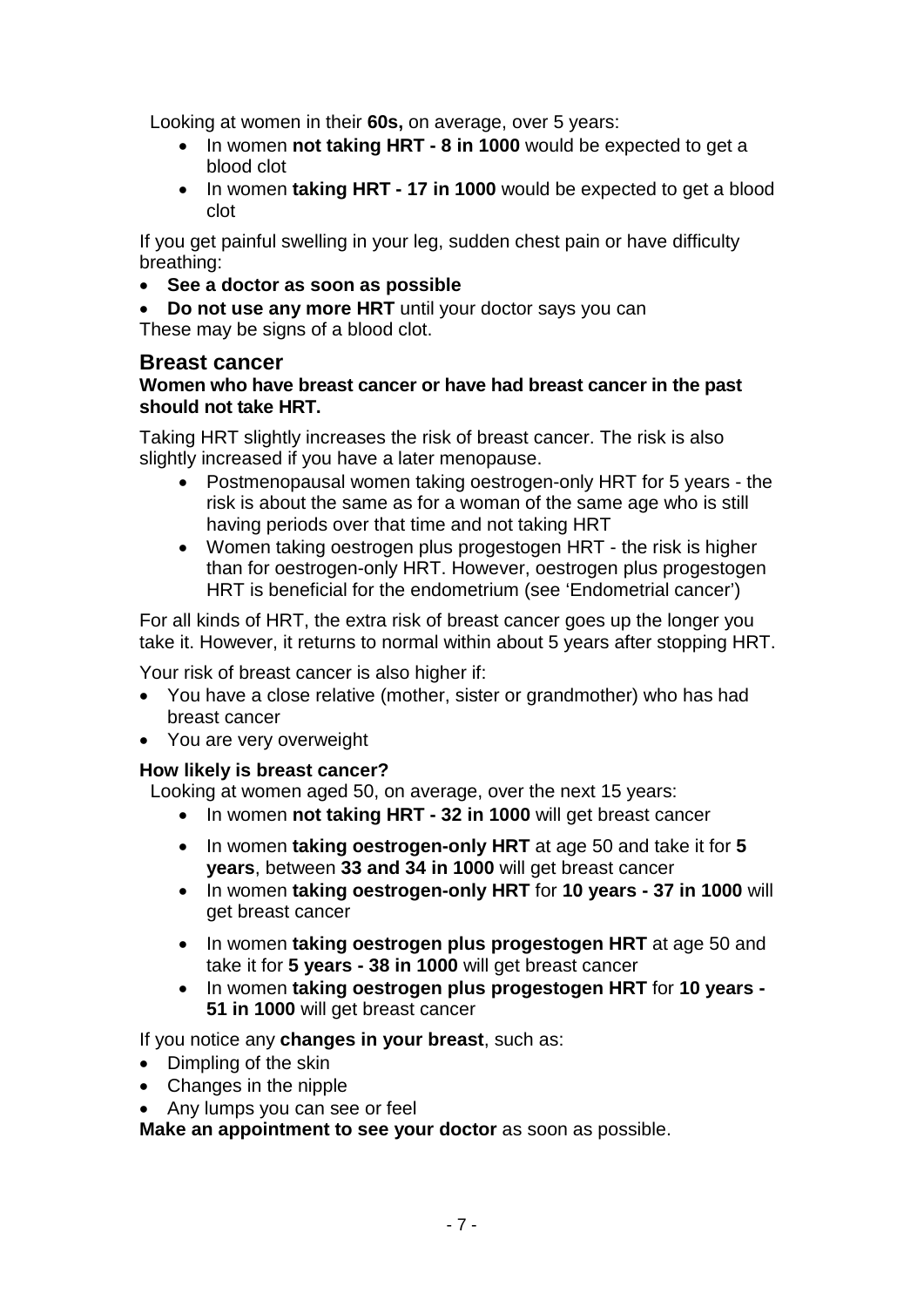# **Endometrial cancer (cancer of the lining of the womb)**

HRT is **not recommended** for women who have ever had cancer of the lining of the womb.

**Taking oestrogen-only HRT for a long time can increase the risk of cancer of the lining of the womb** (the endometrium). Taking a **progestogen** as well as the oestrogen helps to lower the extra risk.

**If you still have your womb**, your doctor will usually prescribe a progestogen as well as oestrogen. These may be prescribed separately or as a combined HRT product.

**If you have had your womb removed** (a hysterectomy), your doctor will discuss with you whether you can safely take oestrogen without a progestogen.

**If you have had your womb removed because of endometriosis**, any endometrium left in your body may be at risk of cancer. This means your doctor may prescribe HRT that includes a progestogen as well as an oestrogen.

Your product, Evorel Sequi, contains a progestogen. Evorel Sequi is only used in women who still have a womb (see Section 1 'What Evorel Sequi is used for').

### **How likely is endometrial cancer?**

Looking at women aged 50 who still have a womb, on average, over the next 15 years:

- In women **not taking HRT - 5 in 1000** will get endometrial cancer
- In women **taking oestrogen-only HRT**, the number will be **2 to 12 times higher**, depending on the dose and how long you take it for

The addition of a progestogen to oestrogen-only HRT substantially reduces the risk of endometrial cancer.

**If you get breakthrough bleeding or spotting**, it is usually nothing to worry about, especially during the first few months of taking HRT.

# **But if the bleeding or spotting:**

- Carries on for more than the first few months
- Starts after you have been on HRT for a while
- Carries on even after you've stopped taking HRT

**Make an appointment to see your doctor as soon as possible**. It could be a sign that your endometrium has become thicker.

# **Ovarian cancer**

Ovarian cancer (cancer of the ovaries) is rare, but it is serious. It can be difficult to diagnose. This is because there are often no obvious signs of the disease. Some studies have suggested that taking HRT for more than 5 years may increase the risk of ovarian cancer.

# **Dementia**

Evorel Sequi and medicines like it will not stop memory loss (dementia). Women who start using medicines like Evorel Sequi after the age of 65 may have a small increase in the risk of dementia.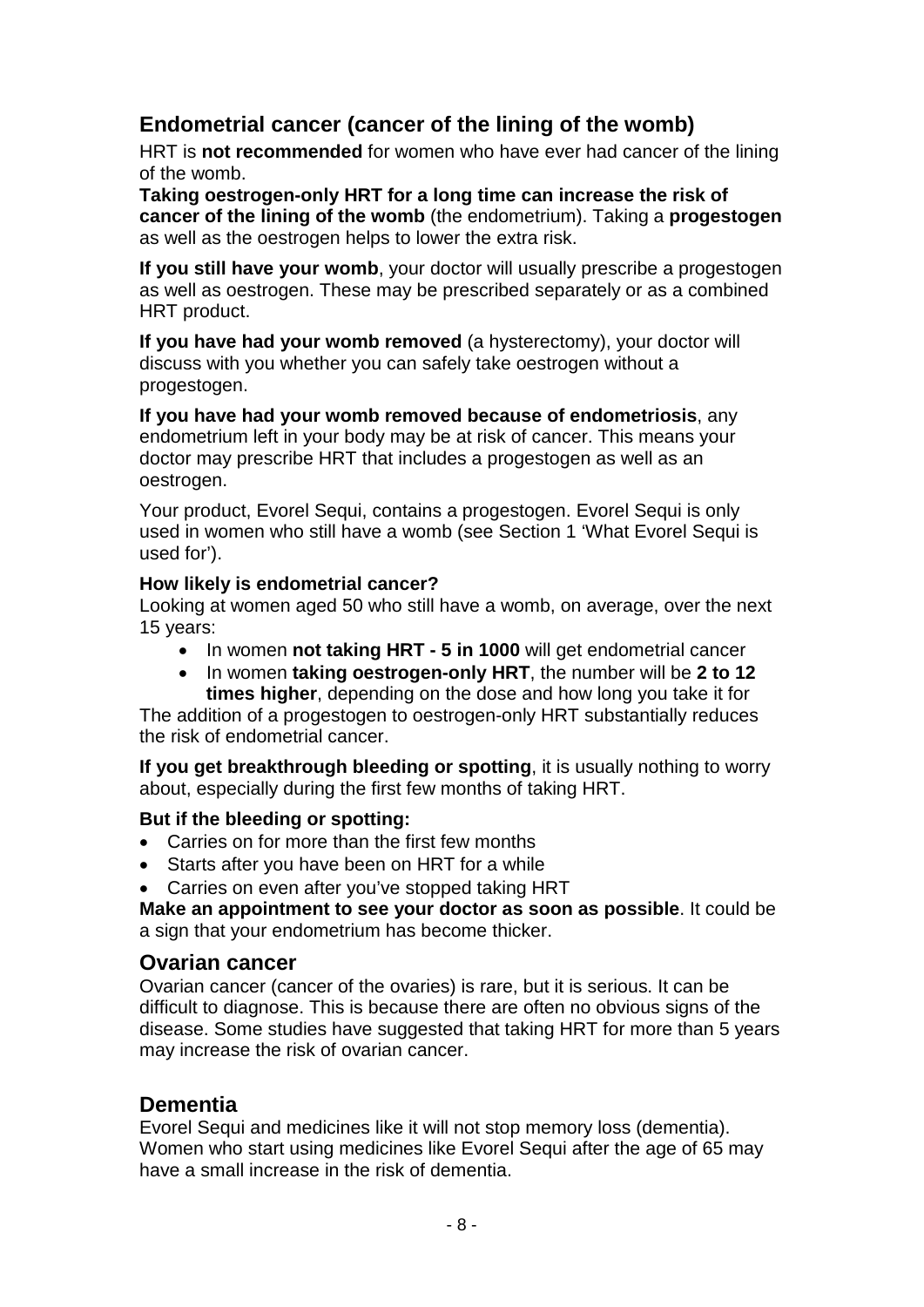# **4. How to use Evorel Sequi**

Always use Evorel Sequi exactly as your doctor has told you. You should check with your doctor or pharmacist if you are not sure. Your doctor will aim to reduce your symptoms with the lowest possible dose for the shortest amount of time.

### **When to start using Evorel Sequi**

### **You may put an Evorel 50 patch on at any time if:**

- You have not used HRT before your menopause and no longer have menstrual periods
- Your menstrual cycles are not regular and you are not pregnant
- You are changing from HRT that does not give you a withdrawal bleed

# **Put an Evorel 50 patch on within 5 days of the start of bleeding if:**

• You are not currently using HRT and still having regular periods

### **Put an Evorel 50 patch on at the end of a treatment cycle or one week after you finish using another HRT product if:**

• You are changing from an HRT medicine that gives you a withdrawal bleed

### **If you are using another type of HRT:**

The day you start will depend on the type of HRT you have been using Talk to your doctor if you are not sure which type of HRT you are using.

### **Using the patches**

The patches need to be changed twice a week. You must use the patches in the right order.

### **Weeks 1 and 2**

Use the four Evorel 50 patches one at a time.

### **Weeks 3 and 4**

Use the four Evorel Conti patches one at a time. As soon as you remove your fourth Evorel 50 patch, replace it with the first Evorel Conti patch.

Start a new pack of Evorel Sequi as soon as you finish one. Do not leave a break between packs.

### **Changing your patches**

- You must change the patches twice a week to give your body a steady supply of hormones. There is enough hormone in each patch to last for several days
- Change your patch on the same two days every week. This will mean that one patch is on for three days and the next patch for four days
- For example, if you apply your first patch on a Monday, change it on Thursday and again on the following Monday. You can work out your two days from the following table, starting from the first day of use:

| If you put your |  |  |
|-----------------|--|--|
|-----------------|--|--|

| first patch on: | Change on: |   | Change again on: |
|-----------------|------------|---|------------------|
| Monday          | Thursday   | ă | Monday           |
| Tuesday         | Friday     |   | Tuesday          |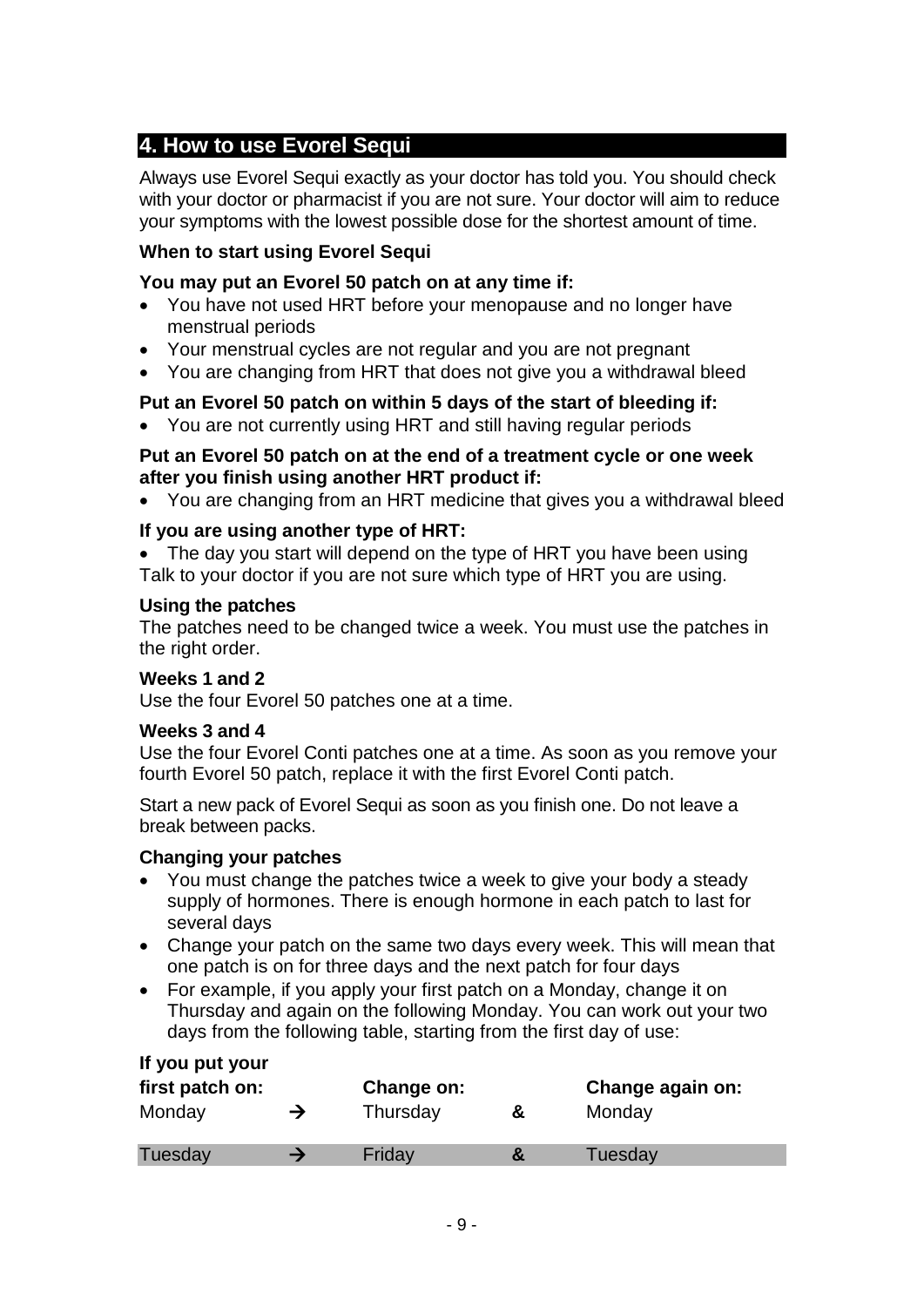| Wednesday | $\rightarrow$ | Saturday  | & | Wednesday |
|-----------|---------------|-----------|---|-----------|
| Thursday  | $\rightarrow$ | Sunday    | & | Thursday  |
| Friday    | →             | Monday    | & | Friday    |
| Saturday  | $\rightarrow$ | Tuesday   | & | Saturday  |
| Sunday    | →             | Wednesday | & | Sunday    |

To help you remember your two "patch change" days, mark them here or on the pack. They are written on the pack like this:



### **Where to apply the patch**

Stick the patch onto a hairless area of skin below the waist. Most women prefer to wear the patch on the thigh or bottom.

- Do not apply on or near the breasts
- Do not put it on top of cuts, spots or anywhere the skin is irritated
- Do not use cream, moisturizer or talc before applying the patch
- Do not apply the patch on the same area of skin twice in a row
- It can be worn under loose areas of clothing
- Do not wear a patch under elasticated areas or a tight waistband
- Apply the patch to clean, dry, cool skin as soon as you open the protective pouch



### **Putting a patch on**

Do not use a patch if its protective pouch is already open.

### **Step 1: Open and Peel**

- Using the notches as a guide, tear along two edges of the pouch. Remove the patch
- With the protective backing facing you, bend and peel off half the backing. Don't touch the sticky side - it may not stick properly if you do

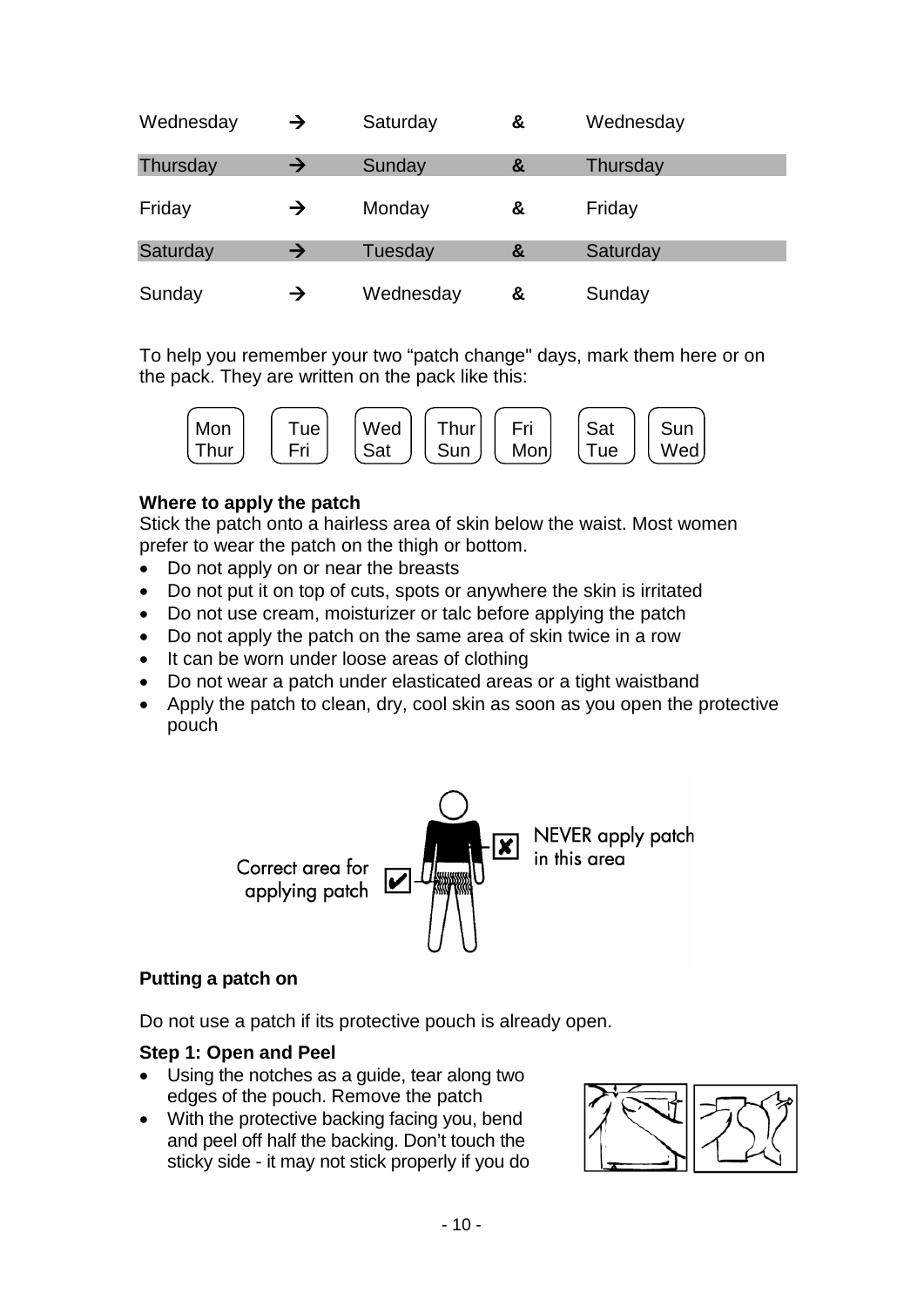# **Step 2: Apply and Press**

- Apply the open half of the patch to your skin
- Remove the remaining backing and press down the rest of the patch
- Press the patch with the palm of your hand to make sure it is firmly stuck



# **Removing a patch**

- Peel an edge of the patch smoothly away from the skin
- Fold the patch in half, so that the sticky side sticks to itself
- Put it in with the household rubbish, safely out of the reach of children and pets
- Do not flush used patches down the toilet

When you remove the patch some glue may remain on your skin. It will disappear with time or you can use baby oil to remove it.

### **If a patch falls off**

Apply a new patch of the same type. If you have just had a bath or shower, wait until your skin cools before applying the new patch.

It is always useful to keep a spare pack that you can use to replace patches that have fallen off. Talk to your doctor if you need more patches.

# **If you forget to change the patch**

Change it as soon as you remember and then keep to your original 'patch change' days. You may get some bleeding and spotting like a period during this time.

# **If you use more Evorel Sequi than you should**

It is unlikely that you will have too much of the hormones in Evorel Sequi. The most common symptoms of having too much oestrogen or progestogen in your body are:

- Tender breasts
- Feeling sick (nausea) or being sick
- Unexpected vaginal bleeding
- Stomach pain or bloating

Removing the patch can reverse the effects of too much oestrogen and/or progestogen. Talk to your doctor or pharmacist before using any more patches.

# **Contraception while using Evorel Sequi**

The levels of hormone from the patches are too low to act as a contraceptive. Use non-hormonal contraceptive methods (such as a condom, diaphragm or coil) until your periods have completely stopped.

# **Everyday activities**

• You can have a bath or shower as normal. Do not scrub too hard as this can loosen the edges of the patch

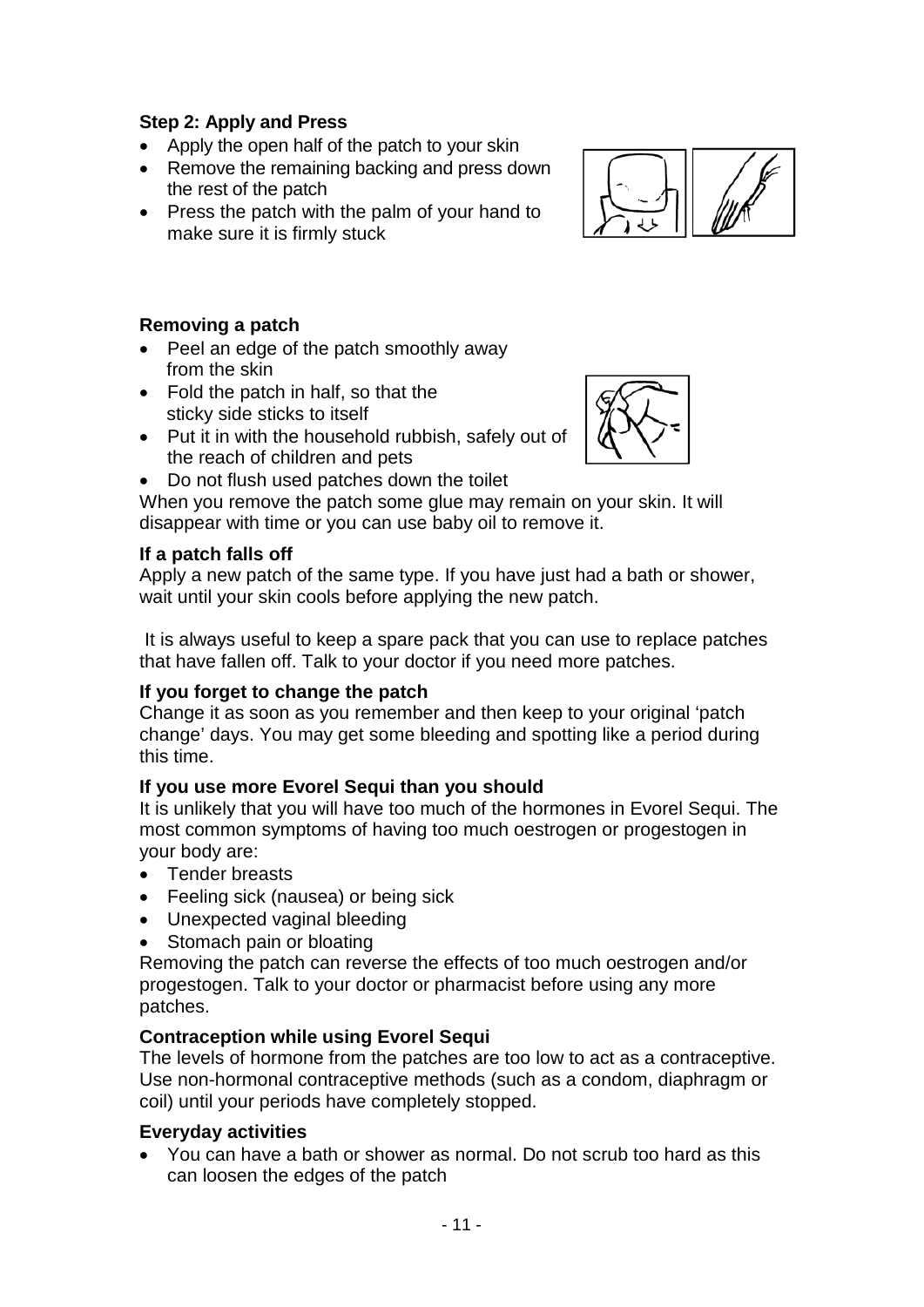- You can go swimming. The patch will not be affected
- You can exercise and play sports. However, do not wear the patch under tight clothing or waist bands
- You can sunbathe. However, keep the patch covered, out of direct sunlight

If you have any further questions on the use of this product, ask your doctor or pharmacist.

# **5. Possible side effects**

Like all medicines, Evorel Sequi can cause side effects, although not everybody gets them.

### **Take off the patch and tell your doctor straight away if you notice or suspect any of the following. You may need urgent medical treatment.**

- Blood clots (thrombosis), or stroke (frequency not known)
- Yellowing of the skin or whites of the eyes (jaundice) or other liver problems
- Migraine-type headaches for the first time or more frequent (affects less than 1 in 10 people)
- An increase in blood pressure (affects less than 1 in 10 people)
- Breast or ovarian cancer, endometrial cancer or hyperplasia (long, heavy or irregular vaginal bleeding)Widespread rash with peeling skin and blistering in the mouth, eyes and genitals (Stevens-Johnson syndrome) (frequency not known)
- Convulsions or fits (frequency not known)

### **Tell your doctor if you notice any of the following side effects while using Evorel Sequi:**

**Very common** (affects more than 1 in 10 people)

• Irritated, itchy, red skin where the patch is applied

**Common** (affects less than 1 in 10 people)

- Feeling depressed or nervous
- Inappropriate signs of emotion
- Being unable to sleep
- Headache
- Itchy skin or red rash
- Feeling sick (nausea), or having stomach pain wind or other stomach upsets
- Diarrhoea
- Pain including pain in the back, muscles, joints
- Breast pain
- Feeling generally unwell
- Weight gain
- Heavy vaginal bleeding, painful periods
- Water retention or build-up of fluid under the skin (oedema)

### **Uncommon** (affects less than 1 in 100 people)

- Concentration problems
- Feeling dizzy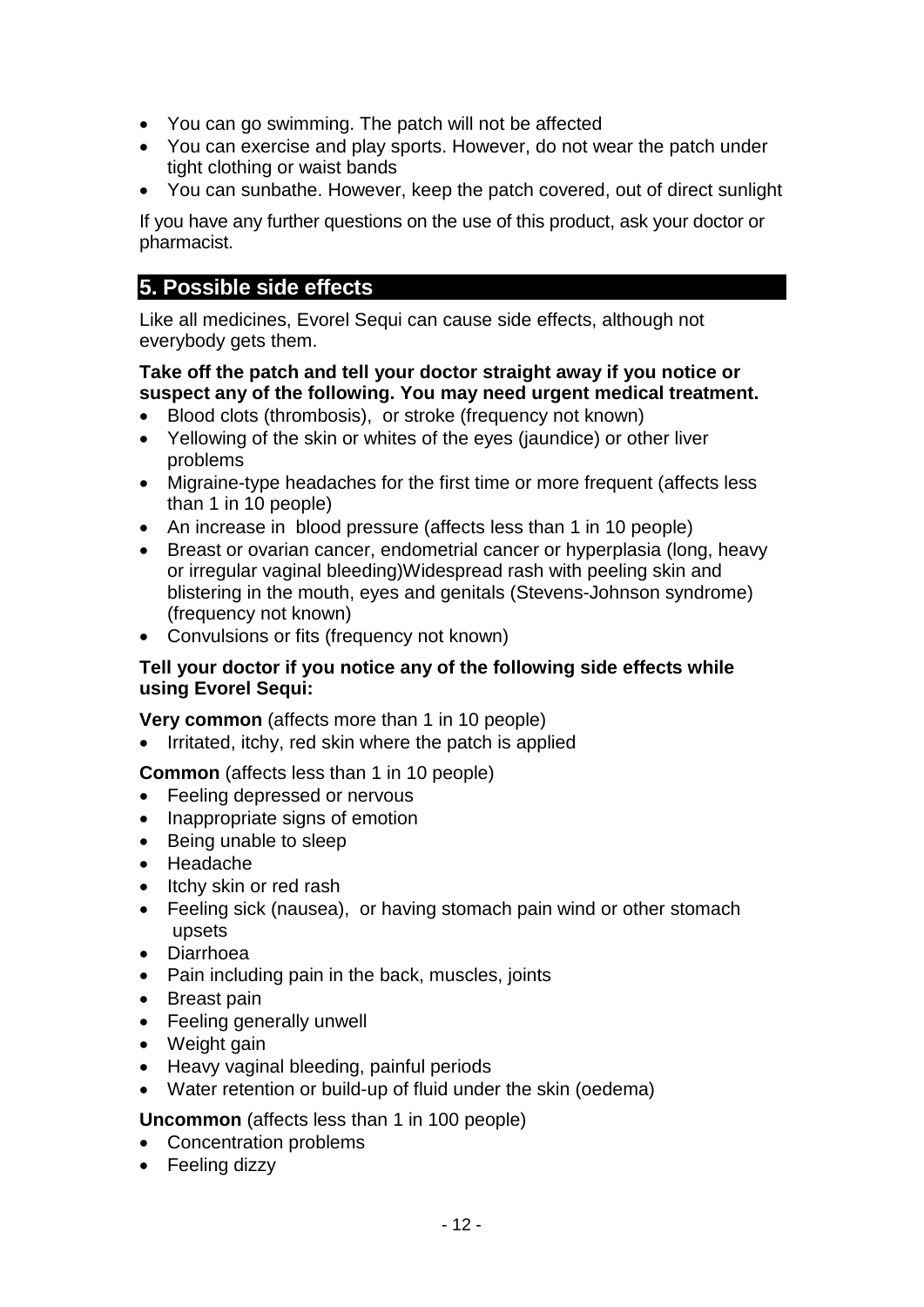- More or less interest in sex than usual
- Allergic reaction (hypersensitivity)
- A fungal infection called thrush
- Feeling tired
- Being aware of your heartbeat (palpitations)
- Numb or tingling hands or feet, less skin sensitivity
- Breast lumps (non-cancerous)
- Fuller breasts
- Irregular vaginal bleeding
- Thickening of the lining of the womb

### **Frequency not known**

- Mood swings
- Bloated feeling
- **Gallstones**
- Swelling of the hands and feet (peripheral oedema)
- Puffy skin where the patch is applied

If any of the side effects gets serious, or if you notice any other side effects not listed in this leaflet, please tell your doctor or pharmacist.

# **6. How to store Evorel Sequi**

Keep out of the reach and sight of children. It should be stored at room temperature (at or below 25°C).

Do not use Evorel Sequi after the expiry date which is stated on the label. The expiry date refers to the last day of that month.

Do not use a patch if its protective pouch is open.

# **7. Further information**

**The active substances** in Evorel Sequi are estradiol hemihydrate and norethisterone acetate.

Each Evorel 50 patch contains 3.2 mg of estradiol hemihydrate. Each Evorel 50 patch delivers 50 micrograms of estradiol a day.

Each Evorel Conti patch contains 3.2 mg of estradiol hemihydrate and 11.2 mg of norethisterone acetate. Each Evorel Conti patch delivers 50 micrograms of estradiol and 170 micrograms of norethisterone a day.

**The other ingredients** are Duro-Tak 387-2287 (this makes the patches sticky), guar gum and Hostaphan MN19 (backing film).

### **What Evorel Sequi looks like and contents of the pack**

Evorel Sequi comes in a memory pack containing four Evorel 50 patches (marked CE50) and four Evorel Conti patches (marked CEN1).

Both types of patch are square with rounded corners. They are clear with a sticky backing that can be stuck to the skin. Each patch comes in a protective sealed pouch and has a surface area of 16 sq cm.

**The product licence is held by:**